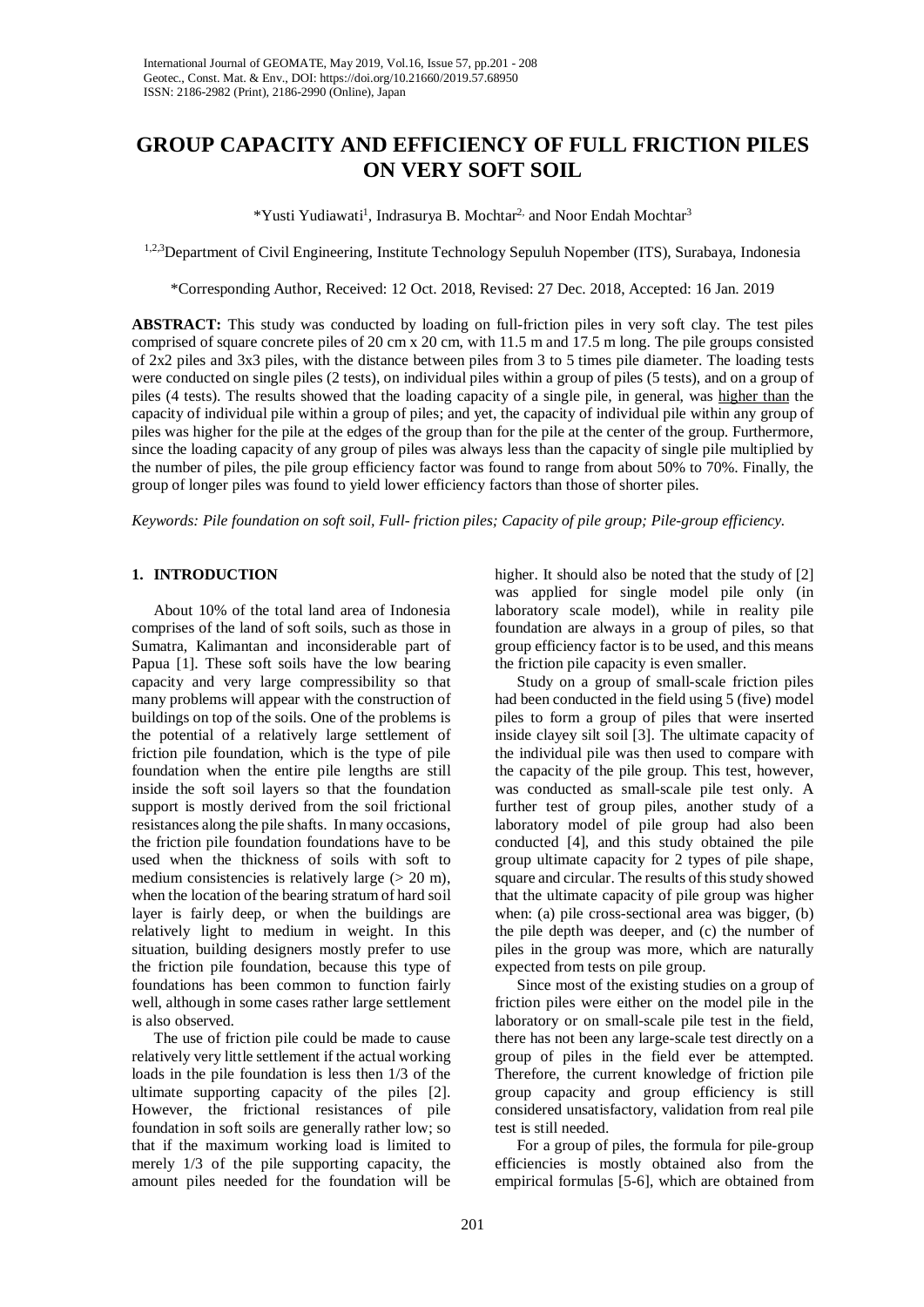testing on either small-scale field test or laboratory scale model of pile groups of end-bearing piles. There has not been any attempt to try large-scale testing on a group of piles directly in the field, due to the limitation of the load that can be used. The question arises on whether the existing formula of pile group efficiency are still applicable also for the friction piles in the group. This is one of the main reasons why this study in this paper was performed. Full-scale pile group testing directly in the field are very much needed and expected.

Until recently, people had never conducted any study on fully friction piles in full-scale test in the field, despite there has been many constructions of buildings on soft soil with foundation consisted of a group of friction piles only. Many buildings in some cities in Sumatra and Kalimantan, Indonesia, are founded mostly of a full-friction group of piles. Yet, no information could be obtained on the behavior of those buildings until now. Likewise, more recent information regarding the behavior of a full-friction group of piles from other places in the world is practically nil. Most of the more current field tests were performed for either only on single friction pile [7-8] or on a group of piles but with the endbearing type embedded into a firmer soil layer underneath [9]. The test on fully friction group of piles has never been tried until this study.

This study is actually performed to investigate the long-term settlement behavior of full-friction pile in the field. However, while performing this study, the characteristics of the ultimate capacity of a group of piles and the group efficiency are also investigated. This paper concerns only on the ultimate capacity and efficiency of full-friction piles. In this study, field tests had been conducted on concrete pile foundations of square cross-section 20 cm x 20 cm, with depths of 11.5 m and 17.5 m (2 variations of depth), with spacing between piles, 3xd and 5xd spacing. The loading test on the pile was performed on single pile without a group, on each individual pile in a group, and on groups of fully friction piles. The long-term settlement behavior of the full-friction piles will be presented on other paper in the near future.

# **2. SOIL, PILE AND PILE TEST CONFIGURATION**

This study was conducted in the city of Banjarmasin, South Kalimantan, where the whole area consists of very thick layers of soft soils. The results of boring test and SPT in the area of study can be described as seen in Fig.1.

The soil layers showed the thickness of very soft soil to the depths of  $> 22$  m, in which the conus resistances (Dutch Cone Penetrometer Test, DCPT) < 10 kg/cm2. The next layer comprises of sandy silt and sand layers with medium density, while the hard bearing layer with  $SPT > 50$  is found at the depth of about 32 m. This soil stratigraphy is almost similar to many of soil layers in other areas of Banjarmasin City, while the thickness of the soil layers may vary slightly (source: Soil Investigation Report by PT Kalimantan Soil Engineering, 2005).



Fig.1. Soil stratigraphy base on N-SPT and CPT

Variation of pile configurations can be described as in Fig.2. The piles were varied in diameters (20 cm x 20 cm square, and 30 cm x 30 cm square cross sections), in lengths (11.5 m and 17.5 m), distances between piles (3x and 5x pile diameter), and numbers of pile within group (1 pile  $=$  single separate unit pile, 2x2 piles, and 3x3 piles). All the pile lengths were entirely inside the very soft layer of silt soil.



Fig.2. A typical configuration of the test piles, single pile and pile group



Fig.3. Selected piles for the individual pile testing inside: a) 2x2 pile group; b) 3x3 pile group

Fig.3 shows the layout of individual pile testing performed within a group of piles (indicated with red circles). The individual pile testing was performed prior to conducting the tests on the group before the pile cap was specially formed on the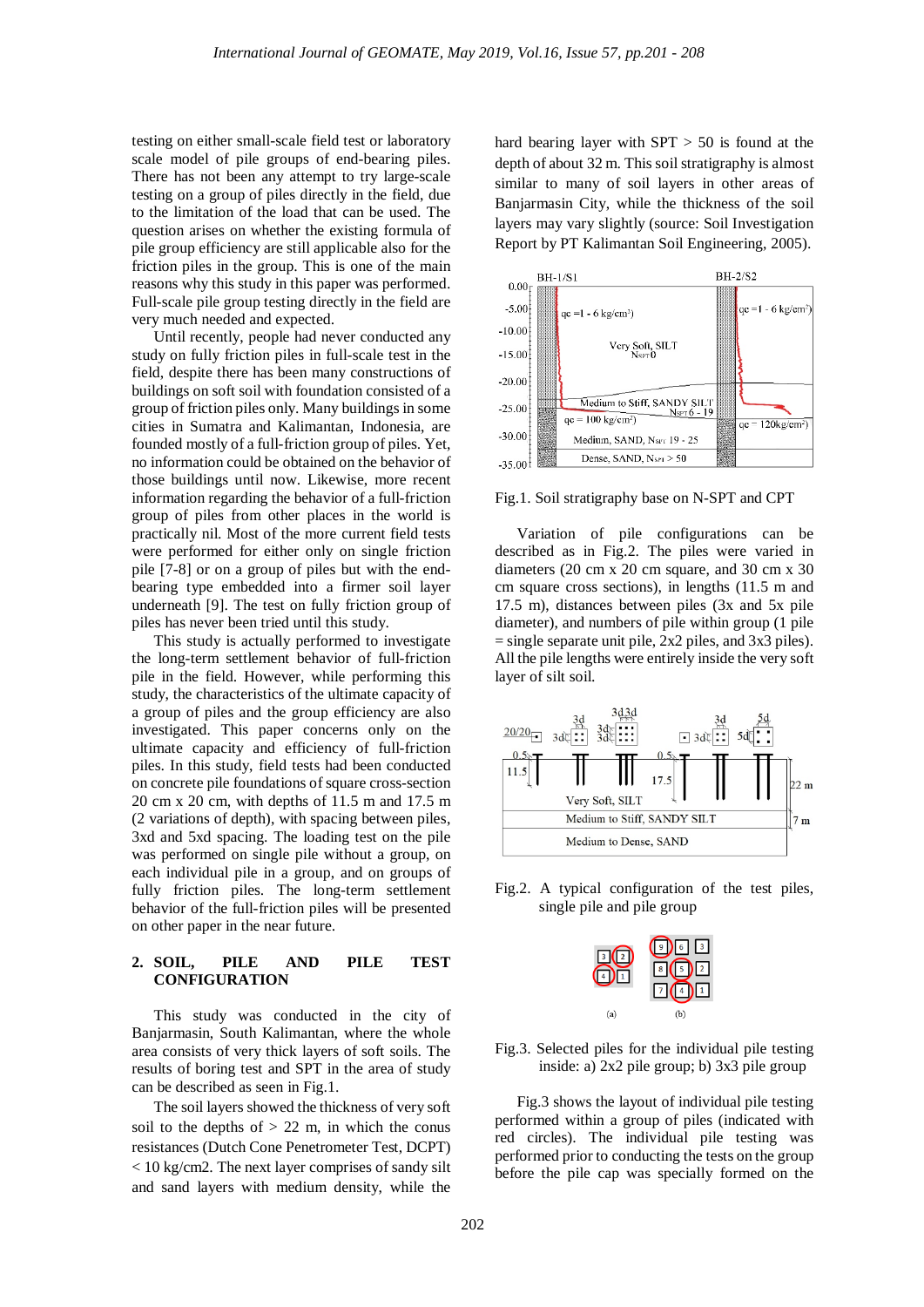group. The individual pile testing was conducted on 2 selected piles in the group of 2x2 piles, and on 3 selected piles in the group of 3x3 piles. The individual pile tests were performed only on piles with the depth to 11.5 m.

# **3. APPLICATION OF FIELD PILE LOADING TEST**

During field loading tests, steel frames were erected on top of the tested piles for placing the loading weight. When testing on the selected individual pile, the frame was placed on the top of the selected pile only; while upon testing on the group of piles, the steel frame was placed on reinforced concrete pile cap, constructed after the tests on individual piles to make the load more uniformly distributed among the piles. The pile caps were positioned to be always at considerable distances above the ground surface. The loading tests were performed at least after 30 days from pile insertion. This measure was to guarantee that all the frictional resistance of the soils surrounding the piles had been 100% mobilized.

The loading on piles was conducted using the quick test method, which meant applying increasingly higher step loading in a relatively short time. Application of loads was performed in 5 to 7 increments of loads, in each increment the load was maintained for 60 to 120 minutes. The loading was terminated when relatively large pile displacement (> 10% pile diameter) was observed under the load in relatively short time.



Fig.4. Field loading tests: a) loading on the single pile and pile group; b) after ultimate load conditions were achieved.

The illustration of field loading tests on the single pile and on pile group can be seen in Fig.4.a and Fig.4.b. Fig.4.a shows one of the loading

methods performed before reaching the ultimate load, while the pile is still able to support the load with relatively small displacement only. The condition such as seen in Fig.4.a was performed in several increments of loading, while in every load the pile deformations were continuously monitored. Fig. 4.b shows the condition when the ultimate load has been reached, and failure occurred; or when the pile frame showed very large deformation until the loading frame reached the deformation stopper (it was placed to keep the loading frame to have ample heights at least 50 cm above the ground), so that the pile group can be tested again under the next higher load.

It is perhaps important to mention the condition of the piles during failure, such as in the case of Fig.4.b. It was monitored that the pile displacement vs load for full friction piles was different from tests on one individual pile to the other. Each individual pile loading tests produced a different maximum test result. Therefore, this study shows that individual pile in the group will behave differently to reach its own failure load so that loading a group of the pile will be very dangerous when the load is very near the maximum/failure load. This is because the differential deformation and differential failure load from each individual load may cause severe damages to the structure when the pile group is loaded to near its maximum capacity.

## **4. AXIAL CAPACITY OF FULL FRICTION PILE**



#### **4.1 Single Pile of Full Friction Pile**

Fig.5. Load-displacement curves of single full friction pile

The axial capacity of full friction pile of a single pile from field loading test is given in Fig.5. The curves in Fig.5 show the correlation between load versus displacement, or well known as P-z curve, of a single pile. During the lower stages of loadings, the condition is still regarded as elastic and the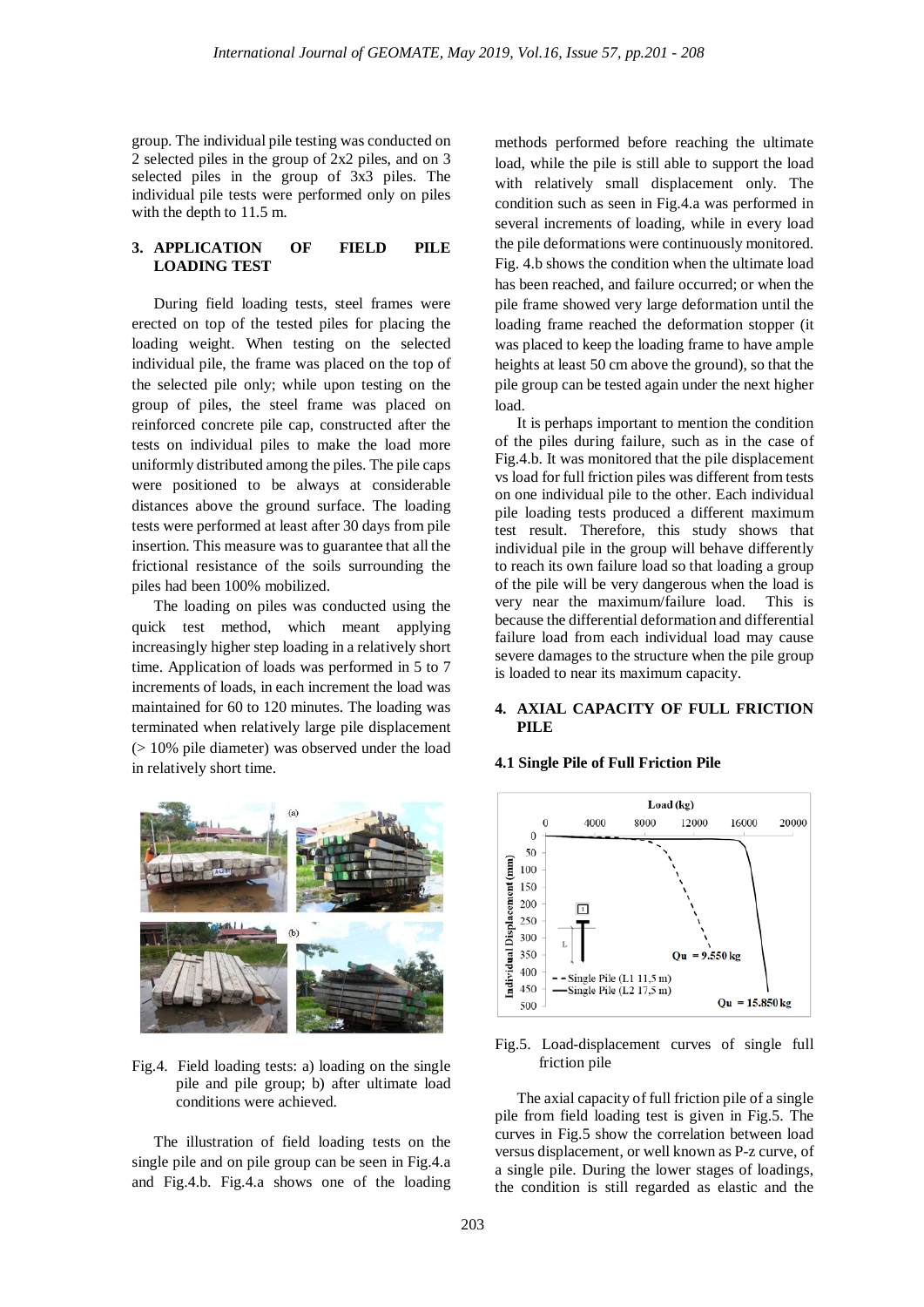displacement is still very small. However, when the load is approaching the estimated ultimate load, large displacement of pile head will occur in a relatively short time. This condition shows that for fully friction piles, loading of the pile should never be done near the proximity of the predicted ultimate load.

The ultimate axial capacity of the piles in this study was then determined by means of the Tangent method. The full friction pile with 11.5 m embedment length was found to have an ultimate capacity of 9.550 kg, while the pile with 17.5 m embedment length was to yield 15.850 kg ultimate load. As expected, pile length increase will also increase the pile axial loading capacity.

#### **4.2 Individual Pile in Group**

The results of testing on individual pile inside a pile group are as those given in Fig.6. The individual pile subjected to loading test was part of the 2x2 (total 4 piles in the group); and the individual pile tested were those at the corner, so that every pile was surrounded equally by 3 other piles. The tests on the two piles were conducted simultaneously on the same day, with merely several hours apart.



Fig.6. Ultimate capacity of individual pile in group of  $2x2$  (s = 3d; L = 11.5 m)

From the 2 individual piles tested, the ultimate pile capacities are 7.350 kg and 8.500 kg, and the first pile tested (pile no. 4 in Fig.6) is the one to have the higher loading capacity. This result means that the ultimate capacity of an isolated single pile (as in Fig.5) is higher than the capacity of an individual pile in a group (as in Fig.6), and the reduction of individual pile capacity in the group was about 15% to 25% compared to the single pile capacity. This result also suggests that frictional resistance along the pile shaft may vary with the changes of pile configuration. Furthermore, the variation of the individual pile capacity inside the group is perhaps due to the relative closeness of the testing time

between one pile to the other. It is thought that the first pile tested is to have higher capacity, because the movement of one pile inside a group during the pile failure may disturb the surrounding soils so that the soil frictional resistance along the adjacent piles are also affectingly reduced. The capacity of the second pile tested might have been almost equal with that of the first pile, if sufficient time was allocated for testing the second pile after the first (perhaps the time should have been 5 to 7 days apart), so that sufficient time would have occurred for the soil to heal itself completely from the first pile disturbance.

In Fig.7, the capacity of individual pile within a 3x3 group of piles is shown. The positions of the individual pile tested are represented by 3 piles: the middle edge pile (no. 4), the center pile (no. 5), and the corner pile (no. 9). It can be seen from Fig.7 that the ultimate capacities of individual piles in the corner position (pile no. 9) and the middle edge position (pile no. 4) are higher than that of the center position (pile no. 5). It is apparent that the number of piles encircling the tested pile is very much affecting the individual pile capacity. The pile at the edge and corner position have 3 to 5 piles in their surroundings, while the center pile has about 8 piles in its surrounding. Compared to the capacity of a single isolated pile, the individual pile capacity at the edge and corner positions have about 37% to 22% reductions in capacities, while the center position has almost 40% reduction. The middle edge pile no. 4 and the corner pile no. 9 were tested on the same day, which piles no. 4 was the first, while the center pile no. 5 was tested a day before.



Fig.7. Ultimate capacities of 3 individual piles in group of  $3x3$  (s = 3d; L = 11.5 m)

The results of individual pile testing in a group of 3x3 piles are found to be consistent with a similar test on friction piles in clayey silt reported [3], in which the individual capacity of the pile at the corner position was higher than that of the center position. Furthermore, Chelis [10] stated that for individual pile inside a group of piles the existence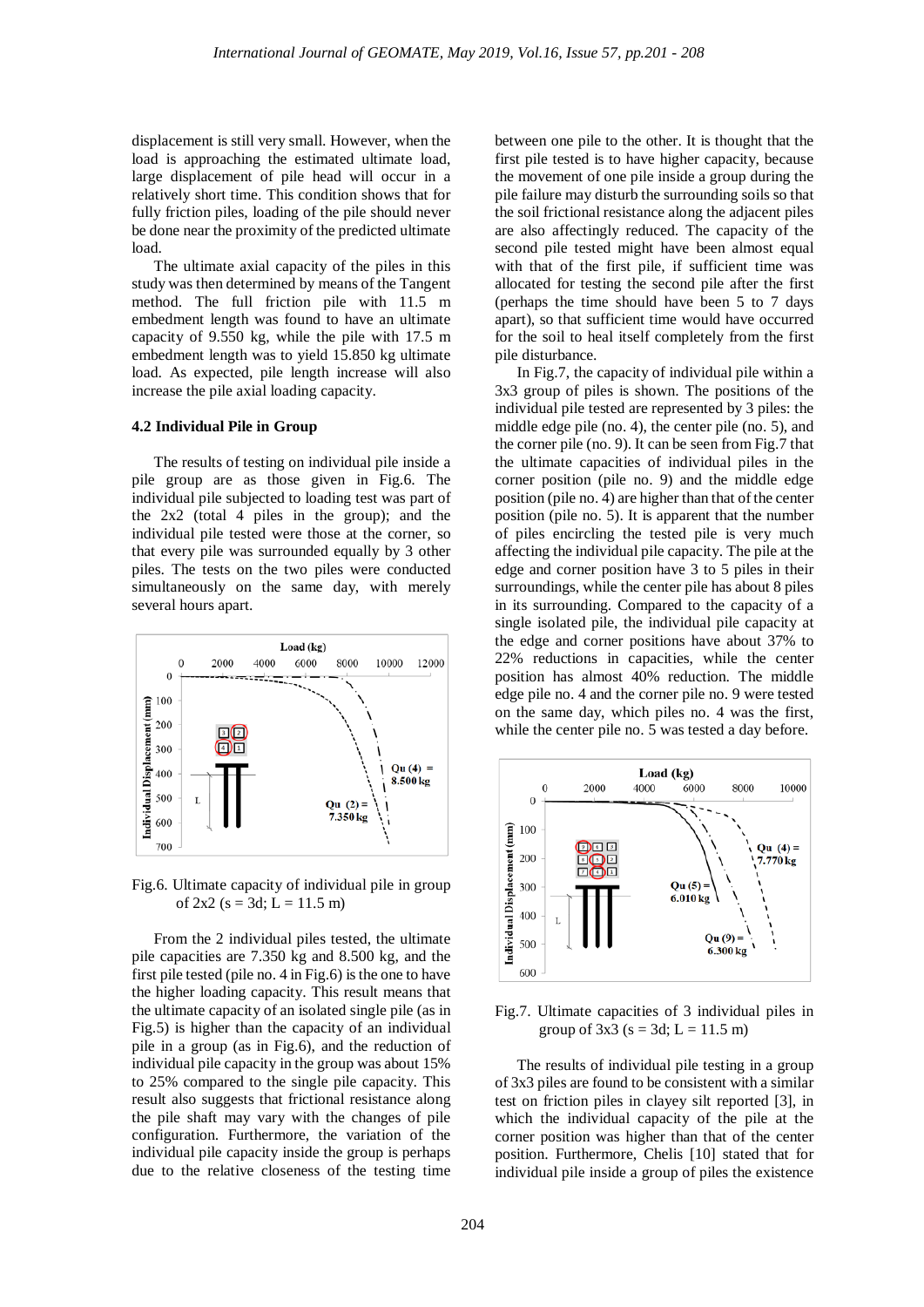of the surrounding piles would have caused overlapping between the "bulbs of stress influence" surrounding each pile. The more bulbs of stress influence overlapped one another, the more reduction of pile capacity would be.

The knowledge about the difference in individual pile capacity within a group of piles may become important in designing the pile cap if the pile is loaded to almost its capacity. Each of the individual pile within the group must be assumed to behave differently. However, when the working load is limited by Safety Factor, SF, i.e.  $SF \leq 2$ , so that the axial working load on the pile is less than half of the pile capacity, it is found that each of the individual piles will react almost exactly the same in their elastic stages. Therefore, the design of pile caps may follow the existing conventional methods, providing that at least  $SF = 2$  is applied.

#### **4.3 Group of Fully Friction Piles**

When testing on a group of fully friction piles, one should give more attention to the failure mode when the load is approaching ultimate capacity. In this study, the failure of pile group occurred because certain individual piles had undergone more displacement than the other piles so that the pile group failure occurred due tilting of the loading frame sideway, rather than due to the acceleration of axial displacement when all piles had mobilized their ultimate resistances. It is apparent that in this study the pile cap used was not stiff enough as required, so that when uneven settlement occurred between piles the loading frame tended to follow each individual pile displacement. The settlement at one side of the loading frame tended to be larger than the other side. This condition may have caused uneven distribution of the load so that more rapid failure had occurred. It is recommended that future similar test on a group of piles use more rigid pile cap.

Fig.8 shows the load vs. deformation behavior of the pile group, which is known as the P-z curve, of full friction pile group in the field with a distance between pile  $3x$  pile diameter ( $s = 3d$ ), and the length of pile embedment is 11.5 m. It shows much larger ultimate capacity obtained from the 3x3 pile group than of the 2x2 pile group, and the amount is not merely 9/4 x the ultimate capacity of the 2x2 pile group, but slightly larger. Perhaps that is to be expected because of the variation of location between the two groups of the pile. However, at smaller load, the P-z curve of both pile groups are almost identical. From this figure, it may be concluded also that for Safety Factor = 3.0 the deformation is very small so that there should be no worry about deformation effect on the structure.

It had been mentioned [11] that there was very little difference in the design of pile foundation,

when the design calculation was based on an assumed P-z curve of the pile group and when the design was based on the simple limitation of working load, in which Pworking  $\leq$  Pallowable. Therefore, it is safe to assume that for full friction pile, one doesn't have to worry about pile settlement if the maximum working load on the pile is still less than 1/3 of the individual pile capacity. This statement still holds true also when the long-term settlement behavior of friction pile is included [2]. More detail explanation about this statement will be given in another paper.

From Fig.8, it is also shown that larger pile group will produce a higher loading capacity. However, in each group of the pile, in 2x2 as well as



Fig.8. Load versus deformation behavior of pile groups,  $2x2$  and  $3x3$ ;  $s = 3d$ ;  $L = 11.5$  m.

in 3x3, group pile capacity is always lower than the multiplication of individual pile capacity times number of piles. Therefore, the axial pile group capacity can be assumed as the multiplication of individual pile capacity times the number of piles times a certain efficiency factor. From this study, the amount of efficiency factor for pile group was about 68% for the 2x2 pile group and was about 67% for the 3x3 pile group.

The efficiency factor from this study was found to be almost similar, even if the numbers of piles in the group were not the same. However, the result of this study was not in agreement with the research of Coduto [12], in which it was stated that for pile group of friction pile the efficiency factor could be considered as approaching 1.0 if the distances between piles were larger than  $2.5xd$  (d = pile diameter). This meant the group efficiency factors were applicable only when the pile distances were < 2.5xd. Whereas in this particular study the pile distance is 3xd, and yet the group efficiency factors are still apparent.

Pile loading tests on the pile groups with the depth of pile embedment of 11.5 m and 17.5 m are given in Fig.9. This figure also shows that when the individual pile capacity of 11.5 m pile is 8.500 kg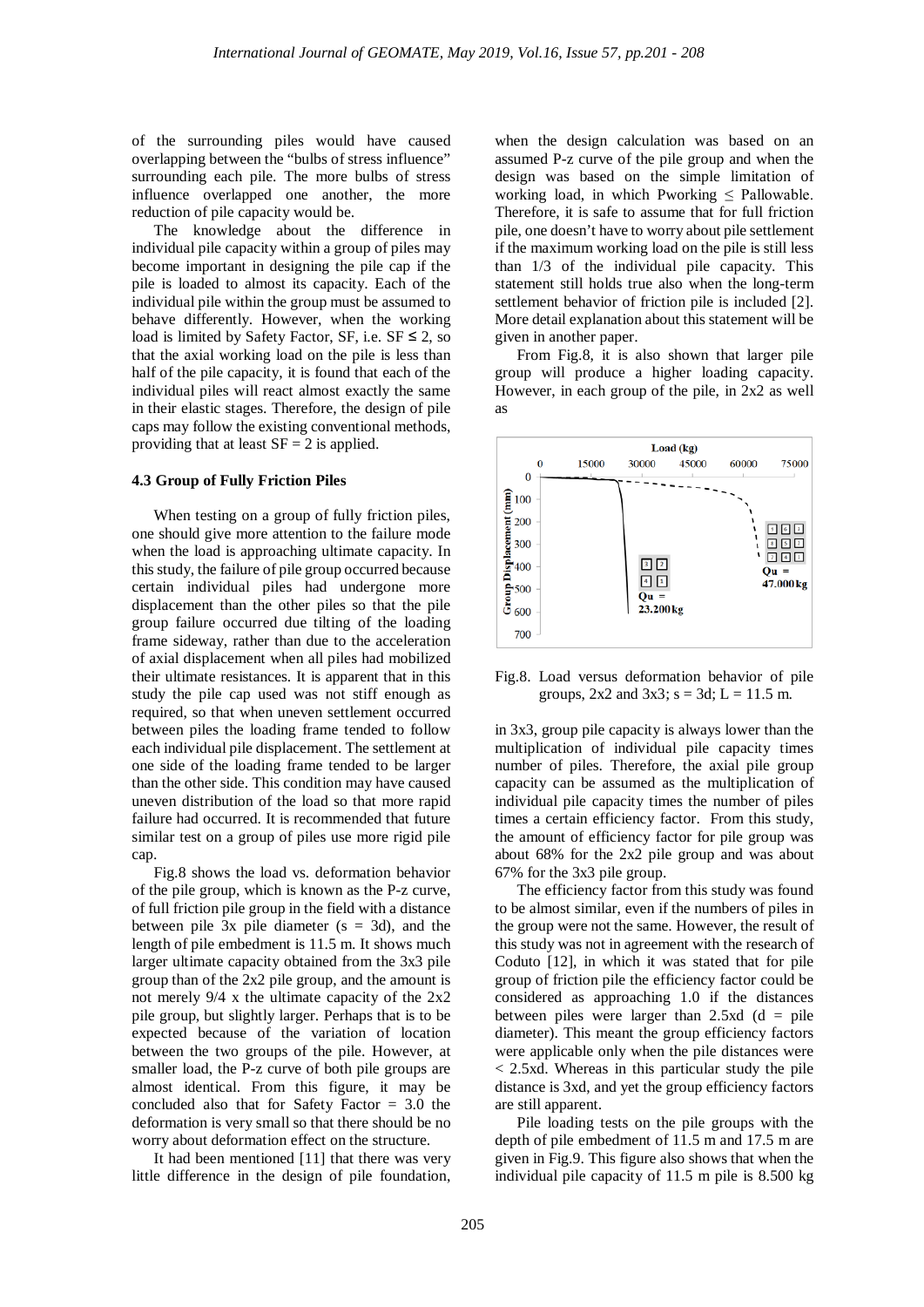and the individual pile capacity of the 17.5 m pile is 15.850 kg, the efficiency factor for 2x2 pile group of 11.5 m depth is 58% and for 2x2 pile group of 17.5 m depth is 50.8%. This finding of smaller efficiency factor for longer piles is consistent with the assumption that overlapping occurs between the bulbs of stress influence around each pile. Longer piles should cause more overlapping between bulbs of stress influence surrounding the piles so that the reduction factor should be larger. This finding is very logical, but it is entirely new to the existing pile group efficiency formula, which postulates that the pile group efficiency factor depends only on the pile distances and the number of piles inside the group. The length of the pile is never involved, although the stress-influenced bulbs are clearly indicating this assumption. However, further studies are perhaps still needed to validate this finding.



Fig.9. Ultimate capacities of a 2x2 group of piles with variation in pile lengths  $(L1 = 11.5 \text{ m}$ , and  $L2 = 17.5$  m)

From Fig. 9, one can understand that maximum pile deformation at ultimate load is larger for the longer pile. However, their P-z curves are almost identical and show relatively very small deformations during the lower loading.

Fig. 10 shows the P-z curves of two pile groups of 2x2 piles with a similar length of piles, L  $= 17.5$  m, but with different spacing between piles, 3xd and 5xd spacing. The efficiency factor for 2x2 pile group of spacing between piles  $s = 3d$  is 50,9% and spacing 5d is 65,8%, correspondingly. As expected, the pile group with larger spacing between piles will yield slightly higher capacity, which is consistent with the pile group efficiency factor. Larger distances between piles will cause less overlapping between the bulbs of stress influence surrounding the piles, hence higher efficiency factor.



Fig.10 Ultimate capacities of 2x2 group of piles with variation in spacing between piles;  $s = 3d$ , and  $s = 5d$  (L = 17.5 m).

Before this study, there has never been any real field test conducted on a foundation of pile group. A field test was always performed on the single pile or on an individual pile within a group of piles. The loading capacity of a pile group was always assumed by means of empirical or analytical methods, from which the formulas for efficiency factors of pile group have been suggested. For comparison, the results of efficiency factors can be given in Table 1.

From Table 1, the pile group efficiency factors obtained from this study are much smaller than those given by many other formulas. This phenomenon is thought perhaps because of the soil condition tested in this study is entire of very soft soils, while the empirical formulas from other studies are derived based on a test on better soils of either stiffer clay or sandy soils. For example, the Converse-Labarre formula [5] was the results of testing on sandy soils and the formula of O'Neill [13] was the results of testing on loose sand. Whereas, calculations using the Block Failure Method for floating piles (= friction pile) on cohesive soil as suggested by several authors [14- 15], the calculations yield smaller values of efficiency factors for pile spacing of 3d, but almost the same values of efficiency factor for pile spacing of 5d. This discrepancy may appear because the test on a group of piles is very limited. Further validation may still be needed by performing more field tests on pile groups to obtain the more conclusive results. Besides, the efficiency factors of a pile group in this study are also affected by the length of the pile, which was never investigated before. Apparently, the efficiency factor of a group of full-friction piles in soft soil tends to be closer to the formulas given by [14] and [15].

The loading tests on the pile groups of this study produce efficiency factors that are  $> 50\%$ . This result may be used to conclude that using Safety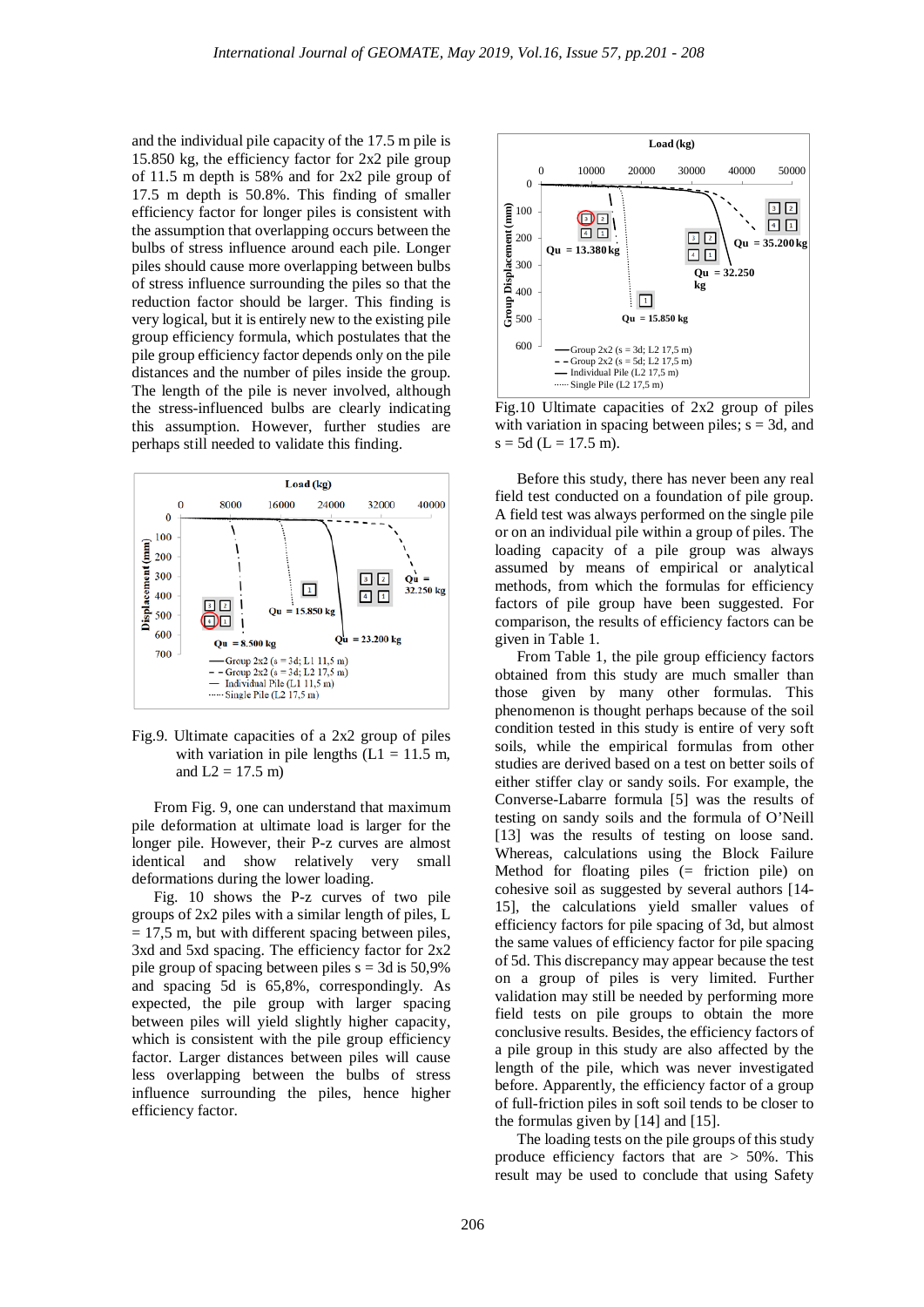Factor  $\geq$  3.0 against the ultimate load of the individual pile is perhaps adequate to be used in designing pile group allowable capacity. However, since the displacement of a single pile, or of the individual pile in the group, in general, is smaller than the displacement of pile group, perhaps it may be wise to use the P-z curve of the real pile group test in designing the foundation of pile group, especially for the full friction piles. Yet, the real test on a group of full friction piles should not be produced from just short term loading only, because there will be creep settlement involve in it. The authors will discuss the P-z curve for pile group of full friction piles in another paper in a future publication.

# **5. CONCLUSION**

The conclusion of this study can be summarized as follows:

a. For a group of full friction piles, the maximum allowable axial load on pile group should be determined using at least Safety factor = 3.0 from the individual pile maximum capacity to obtain a safe design without considering the pile long term settlement.

|                                                               | Pile Group Efficiency Factors |              |                   |                   |
|---------------------------------------------------------------|-------------------------------|--------------|-------------------|-------------------|
| Lengths, distances between piles,<br>and group configurations | $L = 11,5$ m                  |              | $L = 17.5$ m      |                   |
|                                                               | $s = 3x$ diameter             |              | $s = 3x$ diameter | $s = 5x$ diameter |
|                                                               | $2 \times 2$                  | $3 \times 3$ | $2 \times 2$      | $2 \times 2$      |
| Converse-Labarre (Bolin, 1941)                                | 0.795                         | 0,727        | 0,795             | 0,874             |
| Coduto (1994)                                                 | 1,000                         | 1,000        | 1,000             | 1,000             |
| Kerisel (1967)                                                | 0,650                         | 0.650        | 0.650             | 0,850             |
| O'Neill (1983)                                                | 0,900                         | 0,700        | 0.900             | 0,600             |
| Castelli & Maugeri (2002)                                     | 0,812                         | 0,747        | 0.812             | 0.764             |
| Terzaghi & Peck (1948)                                        | 0,551                         | 0.490        | 0,472             | 0,756             |
| Tomlinson (1994)                                              | 0.421                         | 0,360        | 0.361             | 0.577             |
| This study $(2018)$                                           | 0,682                         | 0,672        | 0.509             | 0.658             |

Tabel 1 Comparison of Pile Group Efficiency Factors from Many Sources

- b. Loading on a group of piles will become very critical when approaching the ultimate load capacity because failure occurs due to the differential settlement of each individual pile within the group. Each pile will have different load vs. deformation behavior, so that the loading frame may tilt or distorted, to cause uneven load distribution among the piles and to create accelerated failure. More rigid pile slab perhaps should be considered for a group of full friction pile to assure more uniform displacement.
- c. The Efficiency Factors for full friction pile group depend on the pile spacing, a number of piles in the group, and the length of the pile insertion into the soil.
- d. The Efficiency Factors of pile groups in this study range between 50% to 70%, which are closer to the formulas based on the Block Failure Method suggested by [14] and [15].
- e. Pile group deformation is larger than individual pile deformation so that adequate safety factor should be used. The pile group deformation is larger in pile group with a higher number of piles.
- f. It is temporarily assumed that minimum Safety Factor  $= 3.0$  is adequate to be used for full

friction pile; however, the use of P-z curve of pile group from real field pile group test should be used, when available, to compare the design results.

## **6. ACKNOWLEDGMENTS**

This work is sponsored by the DPRM RISTEK DIKTI 2017 which are gratefully acknowledged.

## **7. REFERENCES**

- [1] Wetlands International, Maps of Area of Peatland Distribution and Carbon Content in Kalimantan, Vol. 1, First Edition, 2004.
- [2] Edil, T. B., and Mochtar, I. B., Creep Responses of Model Pile in Clay. Journal of Geotechnical Engineering Division ASCE Texas, 1988.
- [3] McCabe, B. A., and Lehane, B. M., Behavior of Axially Loaded Pile Groups Driven in Clayey Silt. Journal of Geotechnical and Geoenvironmental Engineering ASCE, 3, 2006, pp.401-410.
- [4] Adejumo, T.W., and Boiko, I.L., Modeling of Axially Loaded Pile Group Settlement in Soft Compressive Clay. International Journal of